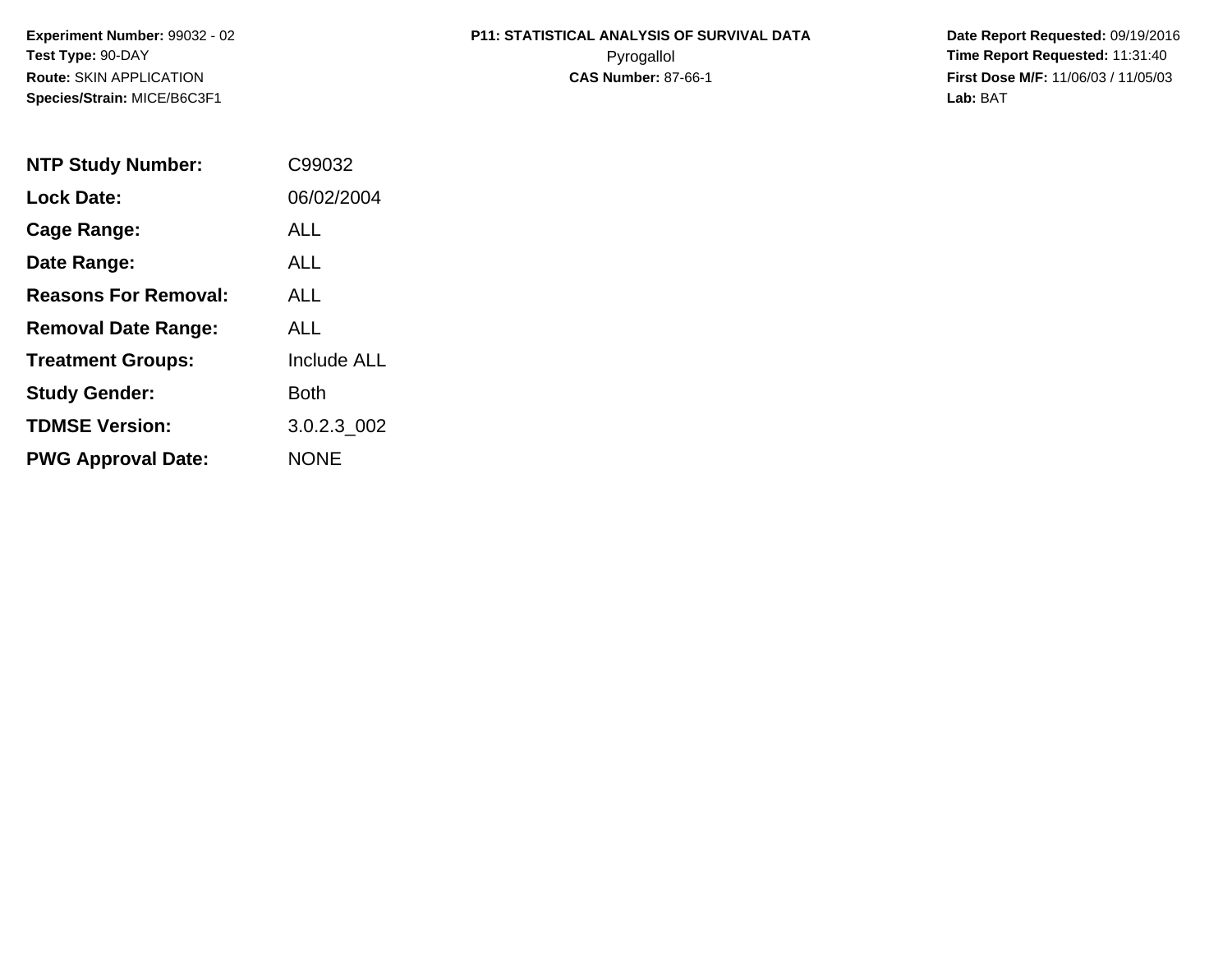**Date Report Requested:** 09/19/2016 Pyrogallol **Time Report Requested:** 11:31:40 **First Dose M/F:** 11/06/03 / 11/05/03<br>**Lab:** BAT **Lab:** BAT

### **MALE MICE**

FIRST TERMINAL SACRIFICE AT **93** DAYS

INDIVIDUAL SURVIVAL TIMES (DAYS)

| $DOSE = 0$ MG/KG                                                                       |                     |                   |                    |
|----------------------------------------------------------------------------------------|---------------------|-------------------|--------------------|
| <b>TOTAL 10</b>                                                                        | UNCENSORED DEATHS 0 | CENSORED DEATHS 0 | <b>TERMINAL 10</b> |
| UNCENSORED DEATH DAYS<br>None                                                          |                     |                   |                    |
| <b>CENSORED DEATH DAYS</b><br>None                                                     |                     |                   |                    |
| $DOSE = 38 MG/KG$                                                                      |                     |                   |                    |
| <b>TOTAL 10</b>                                                                        | UNCENSORED DEATHS 0 | CENSORED DEATHS 0 | <b>TERMINAL 10</b> |
| UNCENSORED DEATH DAYS<br>None<br><b>CENSORED DEATH DAYS</b><br>None                    |                     |                   |                    |
| $DOSE = 75 MG/KG$                                                                      |                     |                   |                    |
| <b>TOTAL 10</b>                                                                        | UNCENSORED DEATHS 0 | CENSORED DEATHS 0 | <b>TERMINAL 10</b> |
| UNCENSORED DEATH DAYS<br>None<br><b>CENSORED DEATH DAYS</b><br>None                    |                     |                   |                    |
| $DOSE = 150 MG/KG$                                                                     |                     |                   |                    |
| <b>TOTAL 10</b><br>UNCENSORED DEATH DAYS<br>None<br><b>CENSORED DEATH DAYS</b><br>None | UNCENSORED DEATHS 0 | CENSORED DEATHS 0 | <b>TERMINAL 10</b> |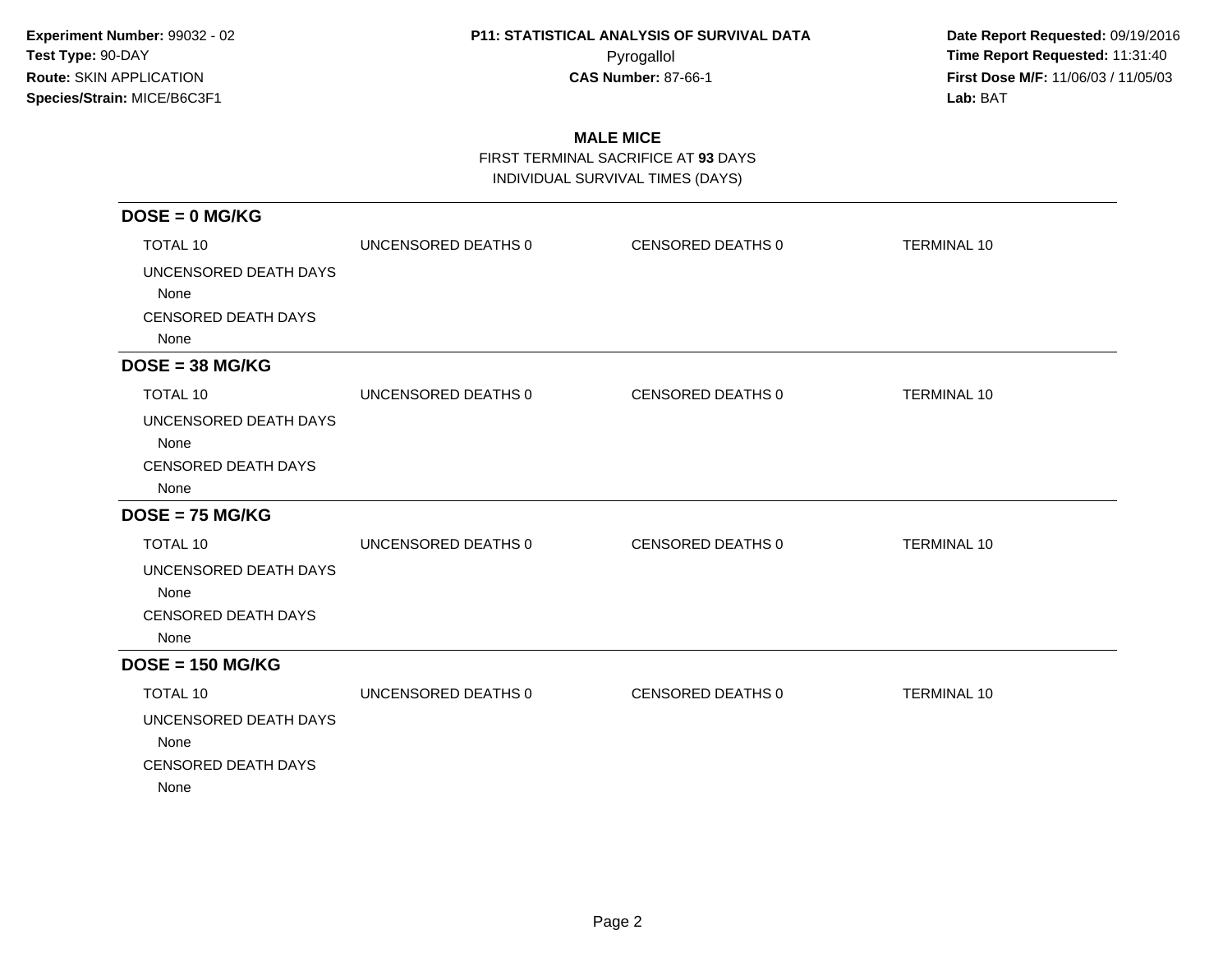**Date Report Requested:** 09/19/2016 Pyrogallol **Time Report Requested:** 11:31:40 **First Dose M/F:** 11/06/03 / 11/05/03<br>**Lab:** BAT **Lab:** BAT

### **MALE MICE**

 FIRST TERMINAL SACRIFICE AT **93** DAYSINDIVIDUAL SURVIVAL TIMES (DAYS)

| $DOSE = 300 MG/KG$            |                     |                   |                    |
|-------------------------------|---------------------|-------------------|--------------------|
| TOTAL 10                      | UNCENSORED DEATHS 0 | CENSORED DEATHS 0 | <b>TERMINAL 10</b> |
| UNCENSORED DEATH DAYS<br>None |                     |                   |                    |
| <b>CENSORED DEATH DAYS</b>    |                     |                   |                    |
| None                          |                     |                   |                    |
| $DOSE = 600 MG/KG$            |                     |                   |                    |
| TOTAL 10                      | UNCENSORED DEATHS 0 | CENSORED DEATHS 0 | <b>TERMINAL 10</b> |
| UNCENSORED DEATH DAYS<br>None |                     |                   |                    |
| <b>CENSORED DEATH DAYS</b>    |                     |                   |                    |
| None                          |                     |                   |                    |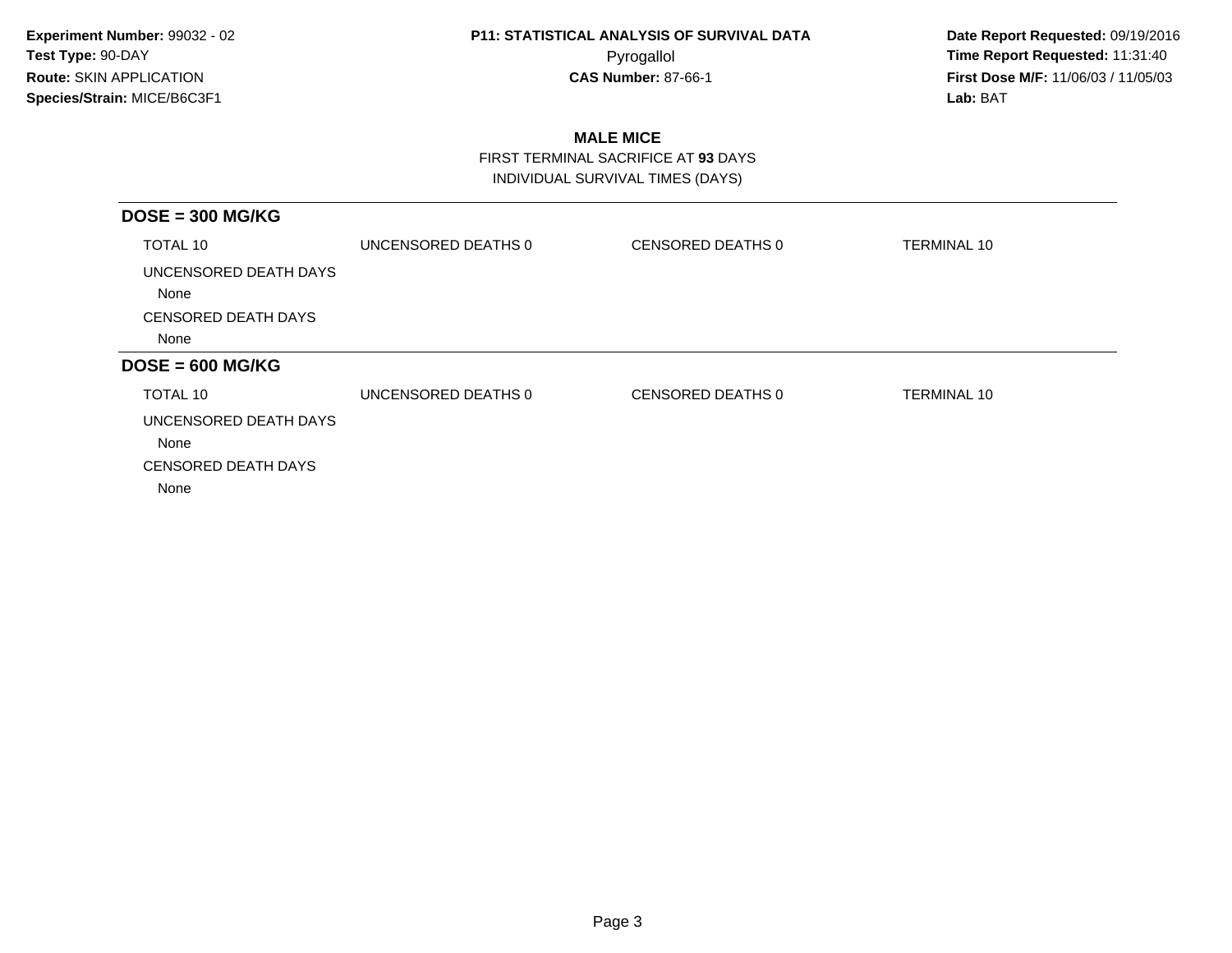**Experiment Number:** 99032 - 02**Test Type:** 90-DAY**Route:** SKIN APPLICATION**Species/Strain:** MICE/B6C3F1

## **P11: STATISTICAL ANALYSIS OF SURVIVAL DATA**

 **Date Report Requested:** 09/19/2016 Pyrogallol **Time Report Requested:** 11:31:40 **First Dose M/F:** 11/06/03 / 11/05/03<br>**Lab:** BAT **Lab:** BAT

### **MALE MICE**

FIRST TERMINAL SACRIFICE AT **93** DAYS

|                  | <b>KAPLAN-MEIER SURVIVAL PROBABILITY ESTIMATES (%)</b> |       |       |       |       |       |       |       |       |       |  |
|------------------|--------------------------------------------------------|-------|-------|-------|-------|-------|-------|-------|-------|-------|--|
| <b>DOSE</b>      | TIME (DAYS)                                            |       |       |       |       |       |       |       |       |       |  |
|                  | 10                                                     | 20    | 30    | 40    | 50    | 60    | 70    | 80    | 90    | 93(A) |  |
| 0 MG/KG          | 100.0                                                  | 100.0 | 100.0 | 100.0 | 100.0 | 100.0 | 100.0 | 100.0 | 100.0 | 100.0 |  |
| <b>38 MG/KG</b>  | 100.0                                                  | 100.0 | 100.0 | 100.0 | 100.0 | 100.0 | 100.0 | 100.0 | 100.0 | 100.0 |  |
| <b>75 MG/KG</b>  | 100.0                                                  | 100.0 | 100.0 | 100.0 | 100.0 | 100.0 | 100.0 | 100.0 | 100.0 | 100.0 |  |
| <b>150 MG/KG</b> | 100.0                                                  | 100.0 | 100.0 | 100.0 | 100.0 | 100.0 | 100.0 | 100.0 | 100.0 | 100.0 |  |
| <b>300 MG/KG</b> | 100.0                                                  | 100.0 | 100.0 | 100.0 | 100.0 | 100.0 | 100.0 | 100.0 | 100.0 | 100.0 |  |
| <b>600 MG/KG</b> | 100.0                                                  | 100.0 | 100.0 | 100.0 | 100.0 | 100.0 | 100.0 | 100.0 | 100.0 | 100.0 |  |

<sup>(</sup>A) FIRST TERMINAL SACRIFICE<br>(B) THE FIRST ENTRY IS THE TREND TEST (TARONE, 1975) RESULT. SUBSEQUENT ENTRIES ARE THE RESULTS OF PAIRWISE TESTS (COX, 1972). NEGATIVE TRENDS ARE INDICATED BY "N".<br>(C) MEAN OF ALL UNCENSORED D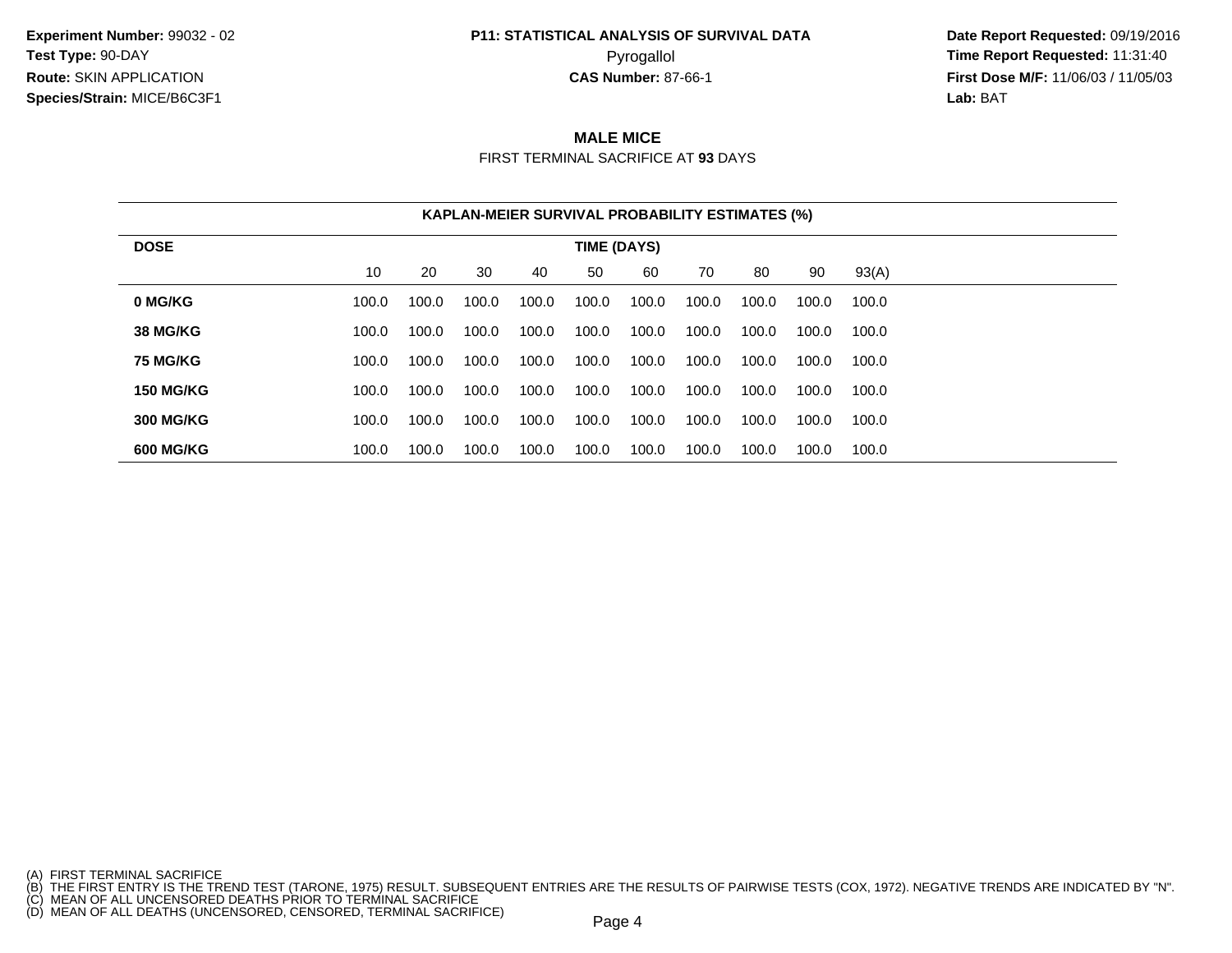**Date Report Requested:** 09/19/2016 Pyrogallol **Time Report Requested:** 11:31:40 **First Dose M/F:** 11/06/03 / 11/05/03<br>**Lab:** BAT **Lab:** BAT

#### **MALE MICE**

FIRST TERMINAL SACRIFICE AT **93** DAYS

#### **SURVIVAL SUMMARY STATISTICS**

| <b>DOSE</b>                                                         | 0 MG/KG                  | 38 MG/KG      | 75 MG/KG      | <b>150 MG/KG</b> |
|---------------------------------------------------------------------|--------------------------|---------------|---------------|------------------|
| SURVIVAL AT END OF STUDY<br>(KAPLAN-MEIER)                          | 100.0%                   | 100.0%        | 100.0%        | 100.0%           |
| <b>SIGNIFICANCE (B)</b><br>(LIFE TABLE)                             | -----                    | -----         | -----         | -----            |
| <b>MEAN DAY OF</b><br><b>NATURAL DEATHS (C)</b><br>(STANDARD ERROR) | $\left\{ \cdot \right\}$ | ι٠.           |               | ι٠,              |
| <b>MEAN LIFE SPAN (D)</b><br>(STANDARD ERROR)                       | 93.0<br>(0.0)            | 93.0<br>(0.0) | 93.0<br>(0.0) | 93.0<br>(0.0)    |

| <b>DOSE</b>                                                         | 300 MG/KG     | 600 MG/KG              |
|---------------------------------------------------------------------|---------------|------------------------|
| SURVIVAL AT END OF STUDY<br>(KAPLAN-MEIER)                          | 100.0%        | 100.0%                 |
| <b>SIGNIFICANCE (B)</b><br>(LIFE TABLE)                             | -----         | -----                  |
| <b>MEAN DAY OF</b><br><b>NATURAL DEATHS (C)</b><br>(STANDARD ERROR) | (.)           | $\left( \cdot \right)$ |
| <b>MEAN LIFE SPAN (D)</b><br>(STANDARD ERROR)                       | 93.0<br>(0.0) | 93.0<br>(0.0)          |

(A) FIRST TERMINAL SACRIFICE<br>(B) THE FIRST ENTRY IS THE TREND TEST (TARONE, 1975) RESULT. SUBSEQUENT ENTRIES ARE THE RESULTS OF PAIRWISE TESTS (COX, 1972). NEGATIVE TRENDS ARE INDICATED BY "N".<br>(C) MEAN OF ALL UNCENSORED D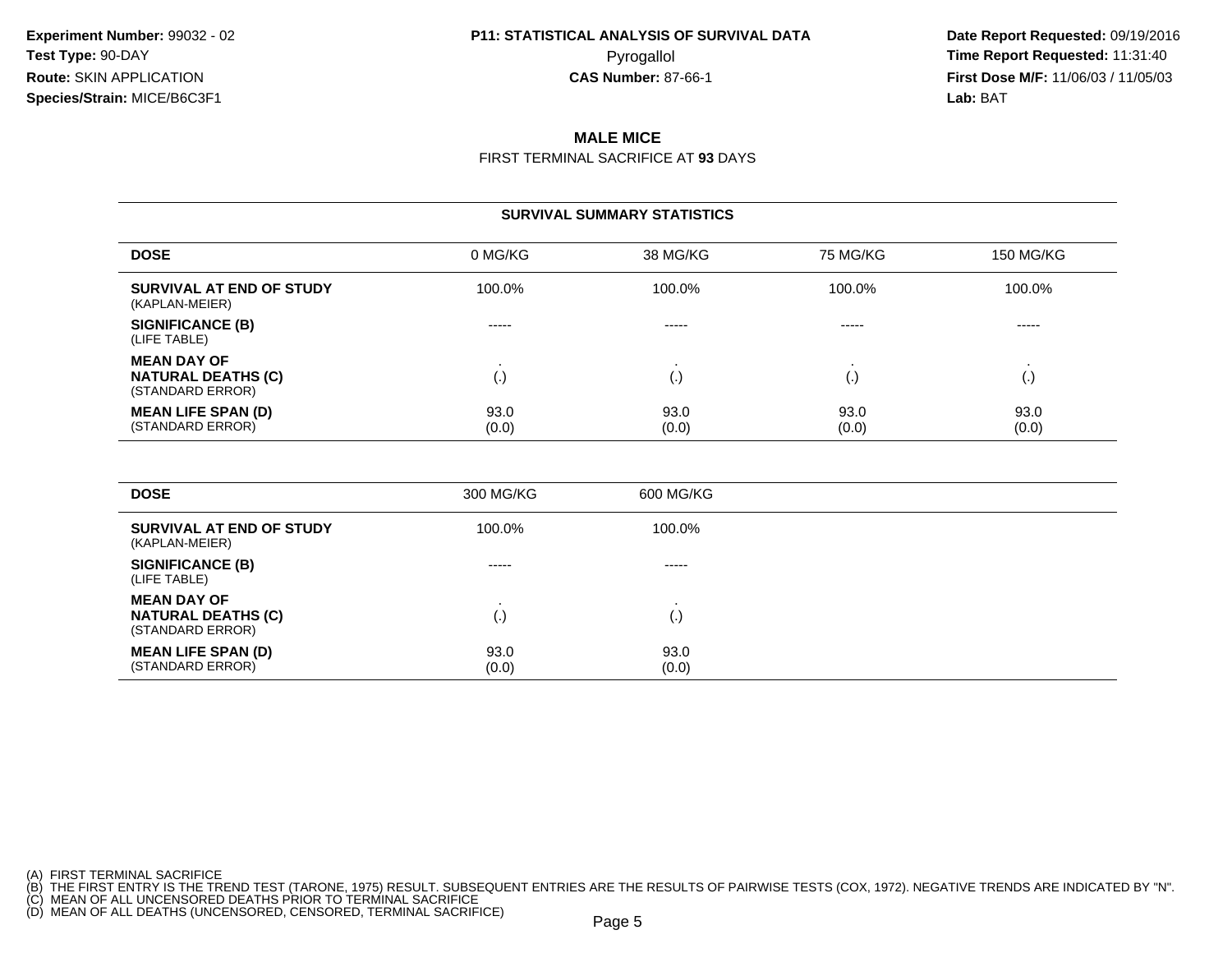**Date Report Requested:** 09/19/2016 Pyrogallol **Time Report Requested:** 11:31:40 **First Dose M/F:** 11/06/03 / 11/05/03<br>**Lab:** BAT **Lab:** BAT

### **FEMALE MICE**

FIRST TERMINAL SACRIFICE AT **93** DAYS

INDIVIDUAL SURVIVAL TIMES (DAYS)

| $DOSE = 0$ MG/KG                   |                     |                          |                    |
|------------------------------------|---------------------|--------------------------|--------------------|
| <b>TOTAL 10</b>                    | UNCENSORED DEATHS 0 | <b>CENSORED DEATHS 0</b> | <b>TERMINAL 10</b> |
| UNCENSORED DEATH DAYS              |                     |                          |                    |
| None                               |                     |                          |                    |
| <b>CENSORED DEATH DAYS</b><br>None |                     |                          |                    |
| $DOSE = 38 MG/KG$                  |                     |                          |                    |
| <b>TOTAL 10</b>                    | UNCENSORED DEATHS 0 | CENSORED DEATHS 0        | <b>TERMINAL 10</b> |
| UNCENSORED DEATH DAYS              |                     |                          |                    |
| None                               |                     |                          |                    |
| <b>CENSORED DEATH DAYS</b><br>None |                     |                          |                    |
| $DOSE = 75 MG/KG$                  |                     |                          |                    |
| <b>TOTAL 10</b>                    | UNCENSORED DEATHS 0 | CENSORED DEATHS 0        | <b>TERMINAL 10</b> |
| UNCENSORED DEATH DAYS              |                     |                          |                    |
| None                               |                     |                          |                    |
| <b>CENSORED DEATH DAYS</b><br>None |                     |                          |                    |
| $DOSE = 150 MG/KG$                 |                     |                          |                    |
| <b>TOTAL 10</b>                    | UNCENSORED DEATHS 0 | CENSORED DEATHS 0        | <b>TERMINAL 10</b> |
| UNCENSORED DEATH DAYS              |                     |                          |                    |
| None                               |                     |                          |                    |
| <b>CENSORED DEATH DAYS</b><br>None |                     |                          |                    |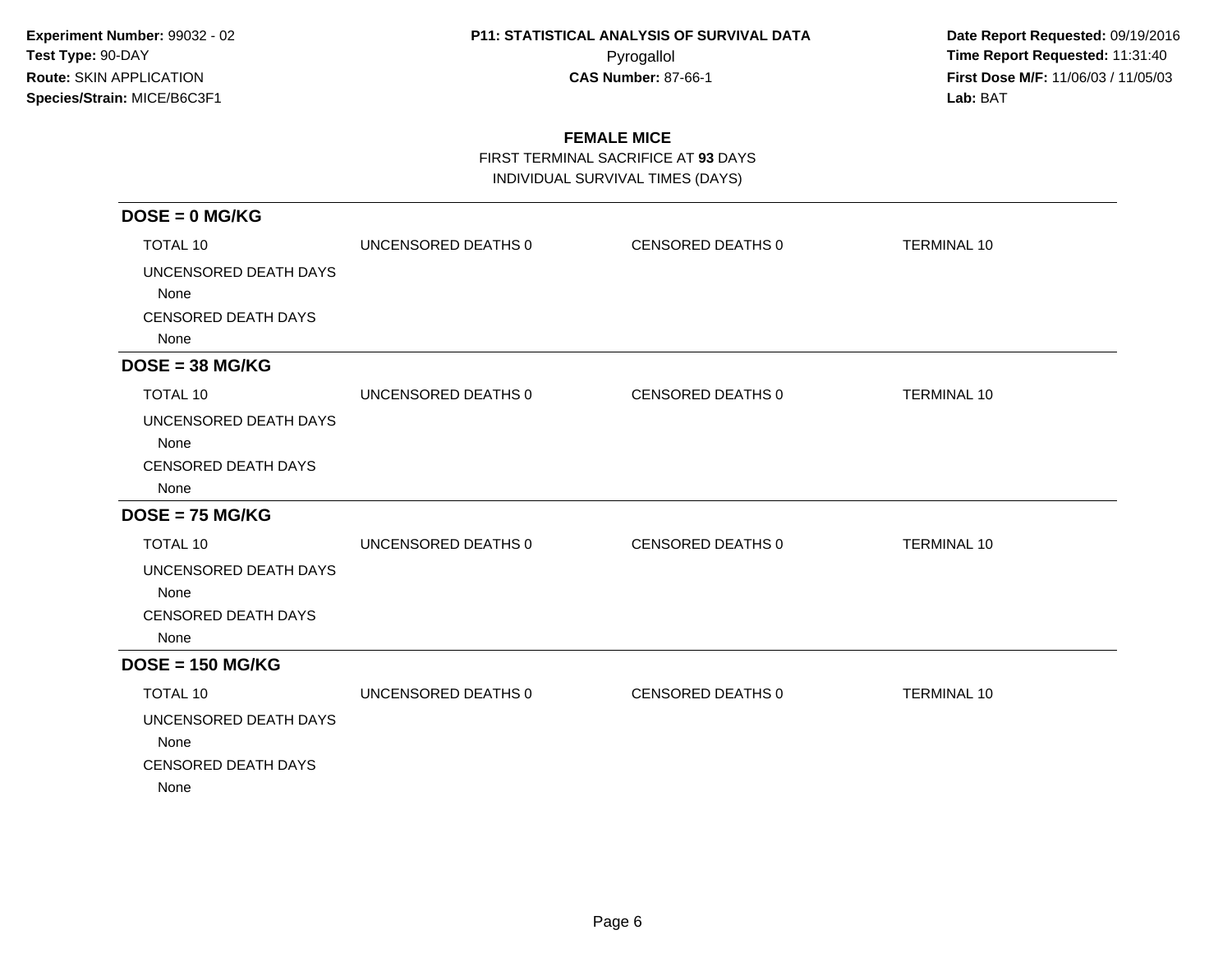**Date Report Requested:** 09/19/2016 Pyrogallol **Time Report Requested:** 11:31:40 **First Dose M/F:** 11/06/03 / 11/05/03<br>**Lab:** BAT **Lab:** BAT

### **FEMALE MICE**

 FIRST TERMINAL SACRIFICE AT **93** DAYSINDIVIDUAL SURVIVAL TIMES (DAYS)

| $DOSE = 300 MG/KG$            |                     |                   |                    |
|-------------------------------|---------------------|-------------------|--------------------|
| TOTAL 10                      | UNCENSORED DEATHS 0 | CENSORED DEATHS 0 | <b>TERMINAL 10</b> |
| UNCENSORED DEATH DAYS<br>None |                     |                   |                    |
| <b>CENSORED DEATH DAYS</b>    |                     |                   |                    |
| None                          |                     |                   |                    |
| $DOSE = 600 MG/KG$            |                     |                   |                    |
| TOTAL 10                      | UNCENSORED DEATHS 0 | CENSORED DEATHS 0 | <b>TERMINAL 10</b> |
| UNCENSORED DEATH DAYS         |                     |                   |                    |
| None                          |                     |                   |                    |
| <b>CENSORED DEATH DAYS</b>    |                     |                   |                    |
| None                          |                     |                   |                    |
|                               |                     |                   |                    |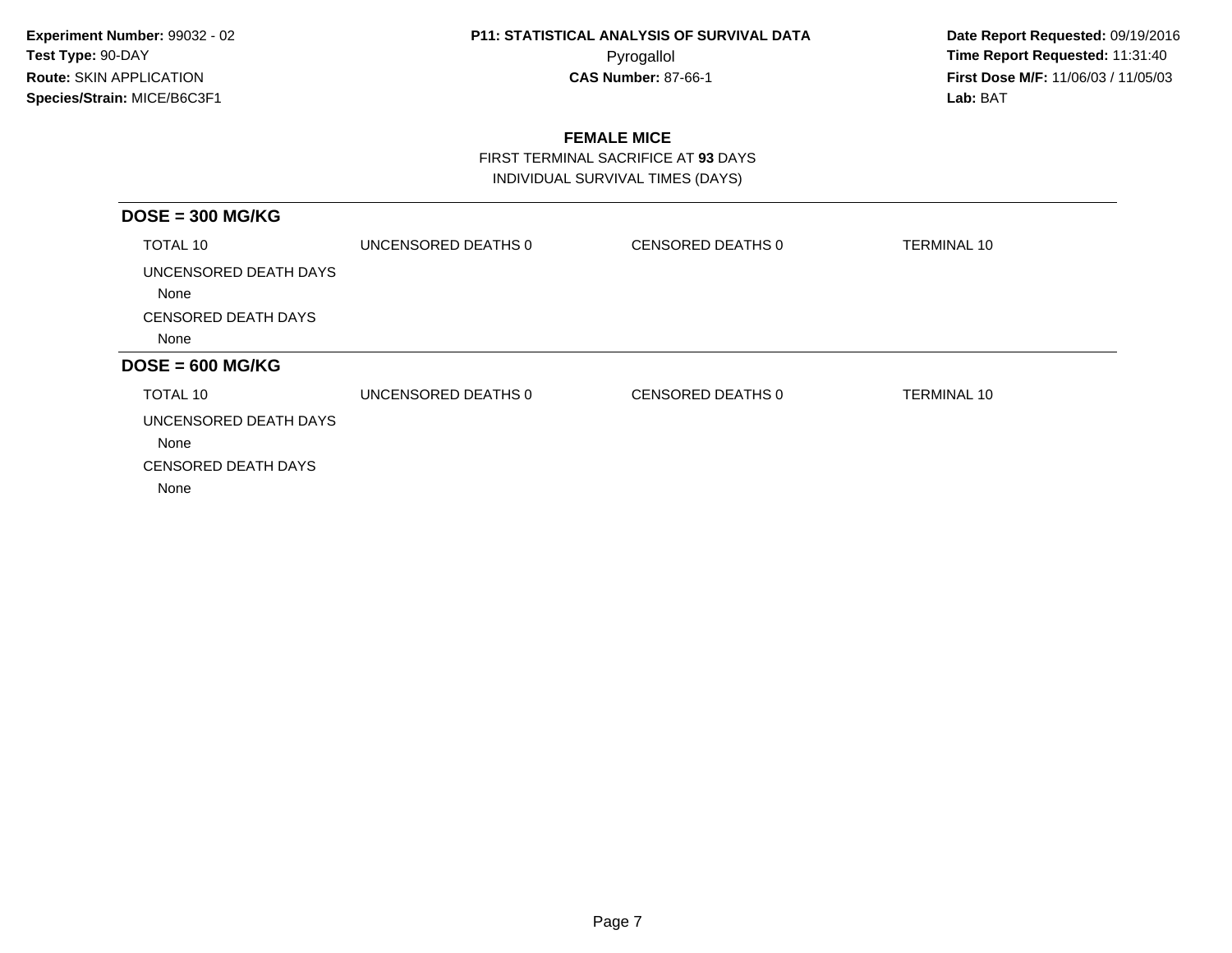**Experiment Number:** 99032 - 02**Test Type:** 90-DAY**Route:** SKIN APPLICATION**Species/Strain:** MICE/B6C3F1

## **P11: STATISTICAL ANALYSIS OF SURVIVAL DATA**

 **Date Report Requested:** 09/19/2016 Pyrogallol **Time Report Requested:** 11:31:40 **First Dose M/F:** 11/06/03 / 11/05/03<br>**Lab:** BAT **Lab:** BAT

#### **FEMALE MICE**

FIRST TERMINAL SACRIFICE AT **93** DAYS

| <b>KAPLAN-MEIER SURVIVAL PROBABILITY ESTIMATES (%)</b> |       |       |       |       |       |       |       |       |       |       |  |
|--------------------------------------------------------|-------|-------|-------|-------|-------|-------|-------|-------|-------|-------|--|
| <b>DOSE</b><br>TIME (DAYS)                             |       |       |       |       |       |       |       |       |       |       |  |
|                                                        | 10    | 20    | 30    | 40    | 50    | 60    | 70    | 80    | 90    | 93(A) |  |
| 0 MG/KG                                                | 100.0 | 100.0 | 100.0 | 100.0 | 100.0 | 100.0 | 100.0 | 100.0 | 100.0 | 100.0 |  |
| <b>38 MG/KG</b>                                        | 100.0 | 100.0 | 100.0 | 100.0 | 100.0 | 100.0 | 100.0 | 100.0 | 100.0 | 100.0 |  |
| <b>75 MG/KG</b>                                        | 100.0 | 100.0 | 100.0 | 100.0 | 100.0 | 100.0 | 100.0 | 100.0 | 100.0 | 100.0 |  |
| <b>150 MG/KG</b>                                       | 100.0 | 100.0 | 100.0 | 100.0 | 100.0 | 100.0 | 100.0 | 100.0 | 100.0 | 100.0 |  |
| <b>300 MG/KG</b>                                       | 100.0 | 100.0 | 100.0 | 100.0 | 100.0 | 100.0 | 100.0 | 100.0 | 100.0 | 100.0 |  |
| <b>600 MG/KG</b>                                       | 100.0 | 100.0 | 100.0 | 100.0 | 100.0 | 100.0 | 100.0 | 100.0 | 100.0 | 100.0 |  |

<sup>(</sup>A) FIRST TERMINAL SACRIFICE<br>(B) THE FIRST ENTRY IS THE TREND TEST (TARONE, 1975) RESULT. SUBSEQUENT ENTRIES ARE THE RESULTS OF PAIRWISE TESTS (COX, 1972). NEGATIVE TRENDS ARE INDICATED BY "N".<br>(C) MEAN OF ALL UNCENSORED D